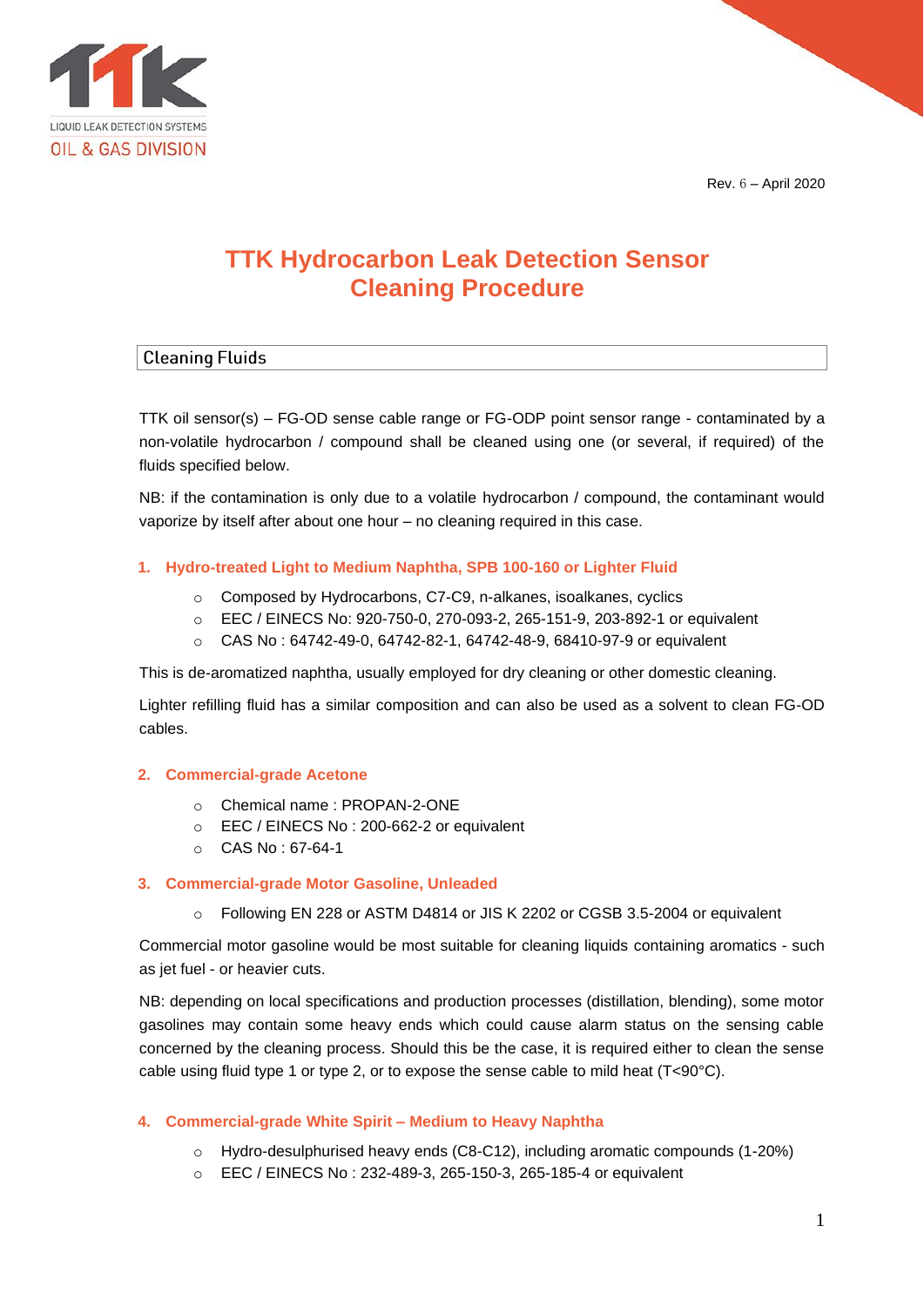

 $\circ$  CAS No : 8052-41-3, 64742-48-9 (heavy naphtha), 64742-82-1, 64742-88-7 or equivalent

Fluid type 1 specified above is recommended to clean compounds such as gasoil oil or lighter cuts.

Alternatively, fluid type 2 can be used, though less efficient than fluid type 1 – may require several cycles. Fluid type 2 can also be used to eliminate Sulphur odors e.g. after contact with gasoline.

Fluid type 3 and fluid type 4 are recommended to clean heavy oils such as heavy fuel oil or crude oil, though generally this would require several cleaning cycles and a final cleaning with Fluid type 1 or 2 to remove some residual heavy ends.

Light and medium distillates can also be eliminated by exposing the contaminated sense cable to a mild heat source (sun, hot fan, …) in order to increase the cable temperature (max. 90°C) for sufficient time. In this case, the heating process will be stopped once the contaminating ends are evaporated and the alarm disappeared.

Other petrol distillation cuts, such as condensate, can also be used as cleaning solvent.

**NB**: TTK recommend avoiding other types of solvents such as trichlorethylene or tetrachlorethylene.

## **Cleaning Procedure**

#### **Precautions:**

Recommendations included in the Material Safety Data Sheet (MSDS) of the selected liquid shall be followed.

MSDS's are made available by the liquid supplier (usually on their website).

Read the applicable MSDS carefully prior to start using the selected liquid.

Health and safety precautions related to handling of harmful, flammable / hazardous liquid shall be respected, including (but not limited to):

- breathing of vapors from the cleaning liquid shall be avoided;
- cleaning shall be performed in a place sufficiently ventilated;
- no ignition source shall be present close to the cleaning area.

#### **Cleaning Process flow:**

See flow diagram on the following page.

**NB: cleaning recipient material: glass or metal – no polymer recipient to be used.** 

#### **Cleaning solvent disposal:**

Provide appropriate disposal (e.g. combustion in adequate location) of the used cleaning solvent not to be dispersed in the environment.